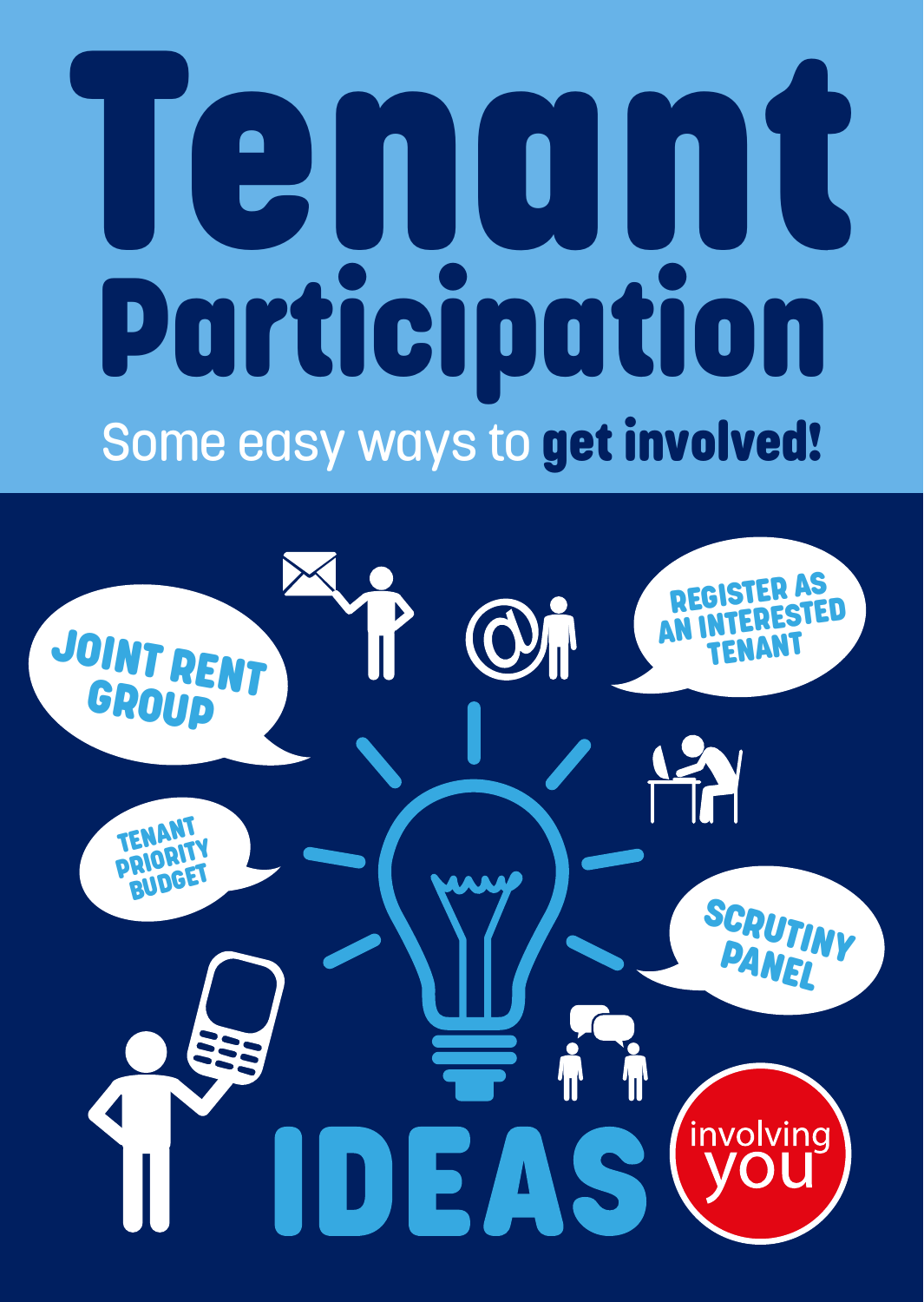## Welcome



As a WDC tenant there are a number of ways to get involved in **tenant participation** to suit your interest and time available.

#### **Check the map**

to see if there is a tenants and residents group in your area. If not give Hanne a call on

07823 664 247



### A few minutes?

Do you use Facebook? Like and follow us at West Dunbartonshire Council Tenant Participation or give us your feedback through surveys.

**'I have** no time

**to participate'**

### An hour every 3 months?

Read Housing News to keep up-to-date with housing updates, developments and consultations.



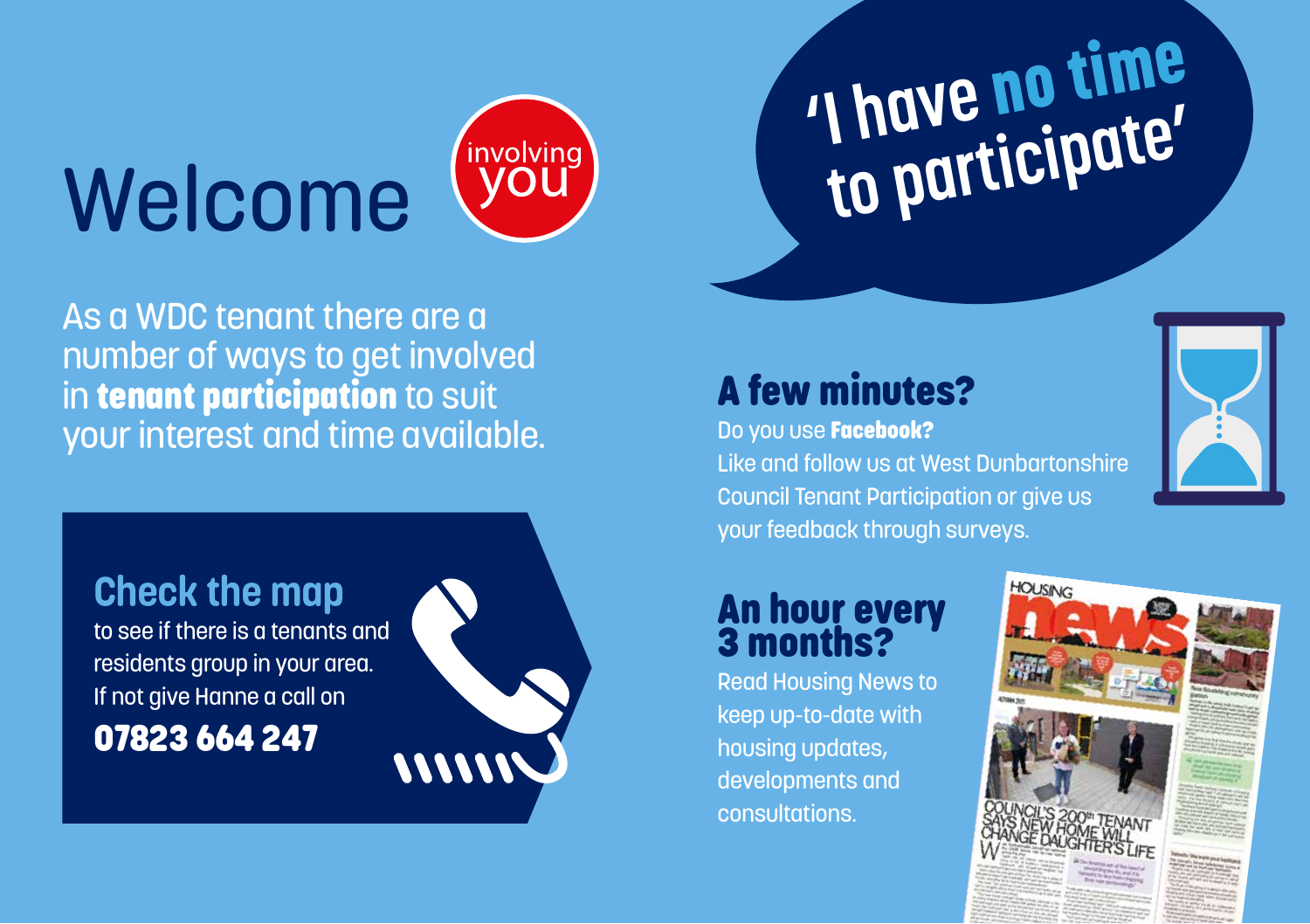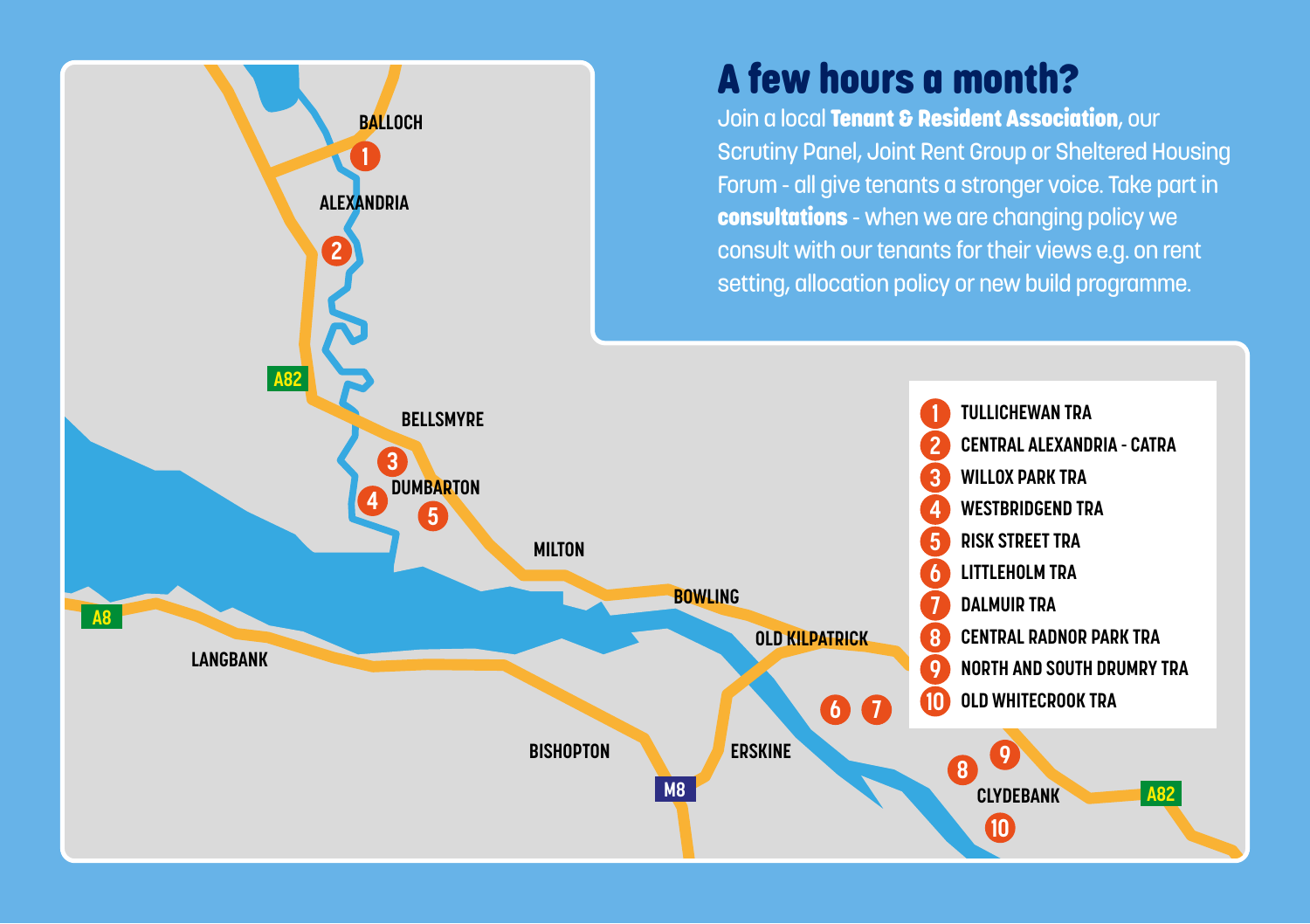## Contact us...

We are easy to contact by phone or email. If you are interested in participating we will be able to find an area which interests you.

> **Jane Mack 07983 542993 jane.mack@west-dunbarton.gov.uk**

**Hanne Thijs 07823 664 247 hanne.thijs@west-dunbarton.gov.uk**



Do you have an idea to improve your neighbourhood?

Any tenant can submit a proposal to the Tenant Priority Budget and tenants decide which improvements go ahead.